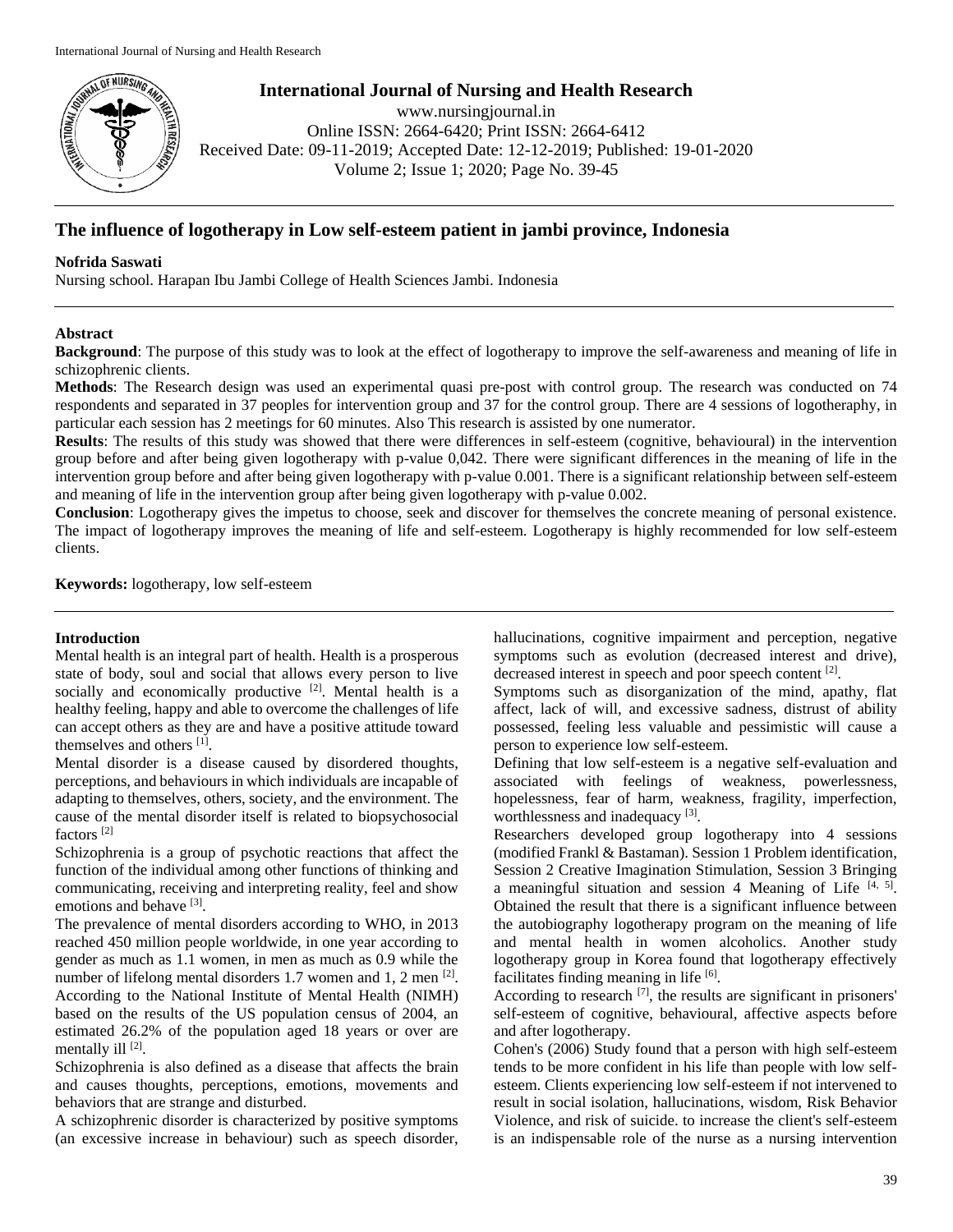#### nurse.

According to research [8] about Life Meaning of Patients with Schizophrenia that the meaning of the life of clients with schizophrenia is unique and individual. Exploring the meaning of a client's life with schizophrenia can start with a routine to make life more meaningful.

The role of nurses in providing nursing clients low self-esteem is provided through the conduct of generalist and specialist therapies. General therapy aims to identify the positive ability of the client. Various types of specialist therapies given to clients with low self-esteem include three categories namely for individuals, families and groups. Group specialist therapy that can be administered to clients with low self-esteem is Logotherapy

Mental Hospital of Jambi Province is the only mental hospital in Jambi Province, which has 12 inpatient rooms with 295 beds with various problems experienced by clients including clients who feel worthless, do not want to interact with others, less eye contact, and feel his life is useless. Schizophrenia Client Data in the inpatient room of Jambi Provincial Mental Hospital as many as 3706 clients, with the number of clients low self-esteem as many as 317 clients which is the fourth rank after hallucinations, ideology and violent behaviour<sup>[9]</sup>.

The number of clients with low self-esteem in May was 100 clients, according to interviews from seven nurses room clients with low self-esteem has been done individual therapy measures and HDR perceptual stimulation therapy group, but the result the client has not been able to assess the positive ability possessed and still assess themselves negatively, feel no longer have a purpose in life, therefore it is necessary for each client to have a meaning in life. Based on interviews from 4 clients in RSJ Jambi Province said that he felt not have the ability, lazy to do activities, feel ugly, unappreciated, the family no one cares about him.

Mental Hospital of Jambi Province Belim has ever done logotherapy on clients with low self-esteem, to follow up then required group logotherapy for clients with the low self-esteem that was treated at Mental Hospital of Jambi Province.

### **2. Methods of Research**

The design of this research is pre-test and post-test control of group design, with a Quasy Experimental design that is the experiment group. The intervention group was given intervention in the form of logotherapy. Measurements were made 2 times, before logotherapy, called pre-test and after logotherapy, called post-test. The study was conducted from 18 September to 15 October 2015, after passing ethical clearance by the ethical committee of the National Nurses Association of Indonesia (PPNI) West Sumatra Province on September 16, 2015. The study was conducted to analyze the effect of logotherapy on low self-esteem clients taken from 11 rooms. Respondents were selected based on inclusion criteria ie Client with medical diagnosis of paranoid schizophrenia who had low self-esteem problem based on informed room nursing, age 18 - 55 years old, cooperative (able to communicate well, willing to be respondent, able to read and write, inpatient client at Mental Hospital Jambi Province Year 2015.

#### **3. Result**

In this study, researchers used Instrument 2 instrument. First: an instrument to measure self-esteem (cognitive and behavioural) expressed by respondents related to the self-esteem of 19 questions for cognitive questions 11 with negative questions 6 questions and 5 positive questions. The question of behaviour 7 questions with negative questions 1 question and positive question 6 this question refers to the concept of self-esteem [3], on cognitive and behavioural responses in individuals with low selfesteem. Instruments that fit the concept of theory are the instruments developed [10, 11] with measuring instruments are Self Esteem Inventory Scale by using Likert scale  $[1, 4]$ , value 1 if never think/do, value 2 if rarely think/do, value 3 if ever think/do (2-3 times/day), value 4 if always thinking/doing (more than 3 times / day).

Second: the instruments used to measure the meaning of life expressed by the respondents' related ability to interpret life in terms of thinking, ideas responses, and opinions of clients low self-esteem to himself and other people environment as many as 8 questions with negative questions 1 questions and questions positive 7 questions. This question refers to the questionnaire MLQ (meaning in Life Questionnaire) using the Likert scale (1- 4), the value of 1 if never think/do, value 2 if rarely think / do, value 3 if ever think  $/$  do (2-3 times  $/$  day), value 4 if always thinking / doing (more than 3 times / day. This instrument is very valid and reliable with Cronbach alpha of 0.906 larger than r table is 0.361.

Prior to logotherapy, the intervention group and the control group received general therapy without the stimulation of HDR perception for 2 days. After that, the researcher was assisted by one numerator to intervene logotherapy Value Awareness Technique technique to intervention group for 16 days. The intervention contents during the 4 sessions Logotherapy Value Awareness Therapy. the first session identifies the problem, the second session of Creative Imagination stimulation, the third session Brings up a meaningful situation

## **4. Meaning of Life**

**Table 2:** Self-esteem and meaning to life Schizophrenia client at Jambi Province Hospital  $(n = 74)$ 

| <b>Variable</b>                   |       |    |       |           | MeanMedian SD Min-maksP value homogenous |
|-----------------------------------|-------|----|-------|-----------|------------------------------------------|
| Cognitive                         | 29.59 | 29 | 5.529 | 19-44     | 0.200                                    |
| behavior                          | 17.11 | 16 | 4.541 | $10-28$   | 0.200                                    |
| Self Esteem                       | 45.28 | 44 | 7.838 | $31 - 68$ | 0.200                                    |
| Meaning of Life 21.85 21.50 4.586 |       |    |       | $13 - 32$ | 0.200                                    |

In table two it can be concluded that the characteristics of selfesteem and the meaning of life in the intervention group and the control group is equivalent ( $p > \alpha$ ; 0,05). Where the value of pvalue on self-esteem variable 0.200 this shows that there is no significant difference in self-esteem characteristics and meaning of life between the intervention group and the control group. Each group has almost the same proportions.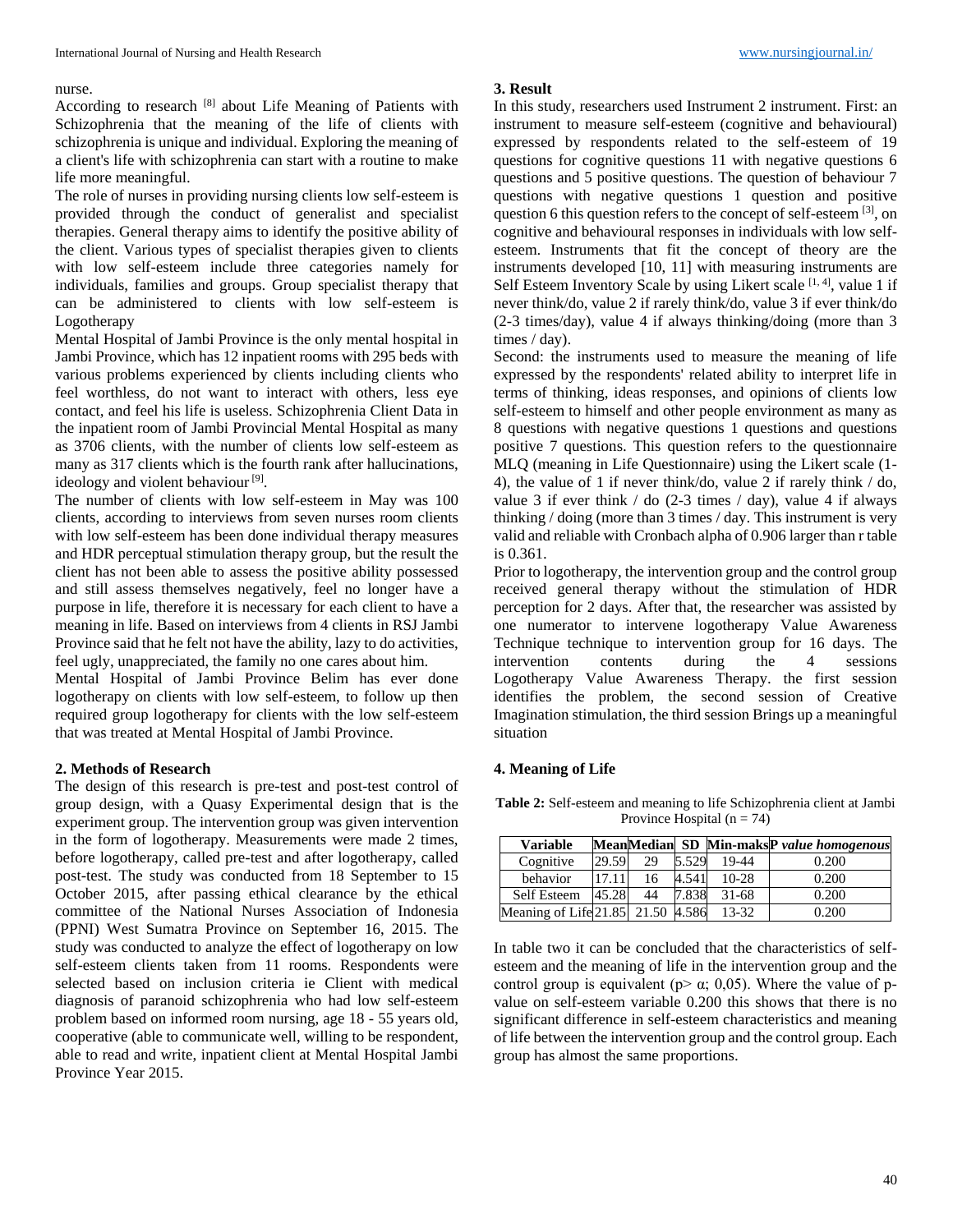| Kelompok     | Variabel                                           | $\mathbf n$ | Mean                      | SD.                       | SЕ                   | T        | P Value |
|--------------|----------------------------------------------------|-------------|---------------------------|---------------------------|----------------------|----------|---------|
| Intervention | Cognitive<br>Pre Test<br>Post Test                 |             | 30.51<br>28.57            | 6.619<br>5.064            | 1.088<br>0.832       | 1.535    | 0.133   |
|              | behaviour<br>Pre Test<br>Post Test                 | 37<br>37    | 16.41<br>22.11            | 5.439<br>3.107            | 0.894<br>0.511       | $-5.615$ | 0.0005  |
|              | Self-Esteem<br>Pre Test<br>Post Test<br>Difference | 37<br>37    | 46.91<br>50.68<br>$-3.77$ | 9.95<br>7.05<br>2.9       | 1.63<br>1.15<br>0.48 | $-2.108$ | 0.042   |
| Control      | Cognitive<br>Pre Test<br>Post Test                 | 37<br>37    | 28.35<br>30.14            | 5.438<br>6.188            | 0.894<br>1.017       | $-1.444$ | 0.157   |
|              | behaviour<br>Pre Test<br>Post Test                 | 37<br>37    | 19.38<br>17.24            | 4.675<br>4.974            | 0.769<br>0.818       | 2.05     | 0.046   |
|              | Self-Esteem<br>Pre Test<br>Post Test<br>difference |             | 48.68<br>47.38<br>1.3     | 10.225<br>9.7311<br>0.494 |                      | 0.589    | 0.559   |

**Table 3:** Analysis of Self-Esteem (Cognitive, behaviour) Changes Groups receiving logotherapy with groups not receiving logotherapy at Jambi Province Hospital

The result of the analysis in Table 3 shows that in the intervention group, there is a change in mean value of cognitive response between pre and post-test. The cognitive response rate decreased by 1.94 and it showed that respondent cognitive response in the intervention group experienced better cognitive change compared to before logotherapy. The decreased mean cognitive response of cognitive response in the intervention group was not statistically significant, where the p-value was greater than the alpha value ( $\alpha$ ), (0.133> 0.05). The results showed that there was no significant difference in cognitive response in the intervention group before and after the intervention. This means that the administration of logotherapy in the intervention group has not been able to change the cognitive response towards a better than before.

Table 3 also shows that in the control group there was an increase in mean values before and after -1.79. Increasing the mean value of cognitive response in the control group showed no change in cognitive response towards the better. The change of cognitive response value in the control group was not statistically significant where the p-value was greater than the alpha value  $(\alpha)$ ,  $(0.157 > 0.05)$ . The results showed that there was no significant difference in cognitive response in the control group between pre and post-test.

The result of the second analysis in table 4 shows that the intervention group changes the average value of behavioural response between pre and post-test. The value of the behavioural response increased by -5.7 and it showed that the behavioural response of the intervention group experienced a better behavioural change than before getting logotherapy. The increase in the mean value of behavioural response in the intervention group was statistically significant, where the p-value was less than the alpha ( $\alpha$ ) value, (0.0005 <0.05). These results indicate that there were significant differences in behavioural response in the intervention group before and after obtaining logotherapy. This means that the administration of logotherapy in the

intervention group is able to change the behavioural response towards the better than before.

table 4 also shows that in the control group there was a change in the mean values of pre and post behaviour responses of 2.14. The decline in the mean value of behavioural responses in the control group showed that the provision of generalist therapy on selfesteem enhances the behavioural response. The change in behavioural response in the control group was statistically significant, where the p-value of 0.046 was below the alpha value  $(\alpha = 0.05)$ . This means that there is a significant difference in behavioural response in the control group between pre and posttest. So it can be concluded that generalist therapists can improve behavioural responses towards the better.

Based on the overall results of cognitive responses and behavioral responses in the intervention group, it is concluded from table 4 that the respondents in the intervention group experienced better self-esteem changes than before the logotherapy that there was a significant change in the self-esteem of the intervention group before and after the intervention in which the client's self-esteem was low after the intervention from score 46.91 to 50.68. In table 3 it can be seen also self-esteem of control group no significant change from score 48.68 decreases to 47.38.

Table 4: Analysis of change of meaning of life of intervention group and control group before and after intervention in RSJD Jambi Province

| Group        | <b>Variable</b> | $\mathbf n$ | Mean    | <b>SD</b>         | SЕ    | т        | P Value |
|--------------|-----------------|-------------|---------|-------------------|-------|----------|---------|
| Intervention | Meaning of life |             |         |                   |       |          |         |
|              | Pre-test        | 37          |         | 22.35 4.877 0.802 |       | $-3.332$ | 0.002   |
|              | Post-test       | 37          |         | 26.22 4.289 0.705 |       |          |         |
|              | Different       |             | $-3.87$ | 0.588 0.097       |       |          |         |
|              | Meaning of life |             |         |                   |       |          |         |
| Control      | Pre-test        | 37          | 22.41   | 5.156 0.848       |       | 9.73     | 0.337   |
|              | Post-test       | 37          |         | 21.35 4.283 0.704 |       |          |         |
|              | Different       |             | 1.06    | 0.873             | 0.144 |          |         |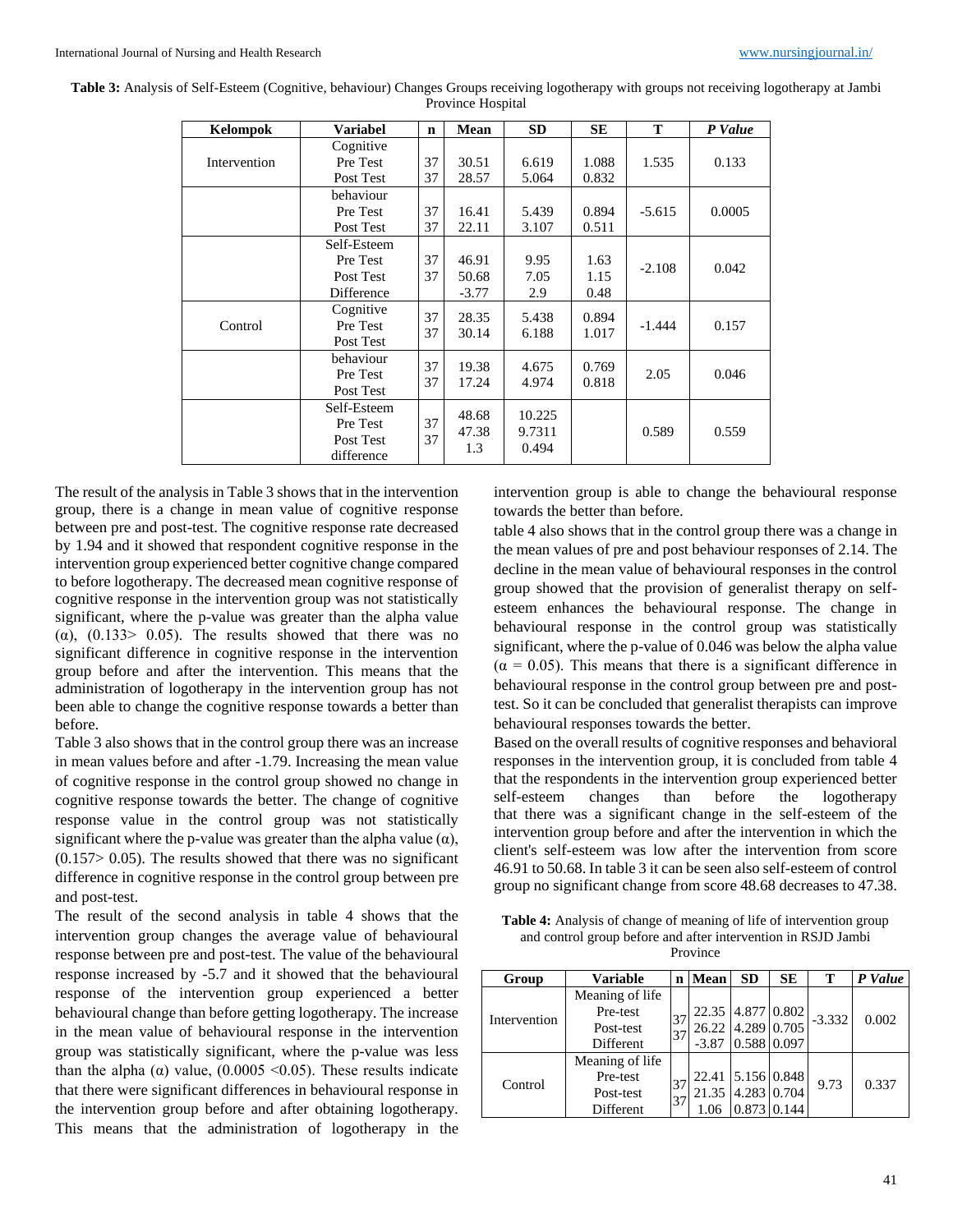Table 4 shows that there is a significant change in the meaning of a life of the intervention group before and after the intervention where the client's self-esteem is low after the intervention from score 22.35 to 26.22. In table 5.8 while in the control group can be seen also the meaning of life no significant change from the score 22.41 decreased to 21.35

**Table 5:** Comparison analysis of self-esteem and meaning of life of intervention group and control group after intervention at Jambi Province Hospital

| Variable               | Group                                                                    |  |       | $\vert N \vert$ Mean SD   SE   P Value |  |
|------------------------|--------------------------------------------------------------------------|--|-------|----------------------------------------|--|
| Self-Esteem (Post)     | Intervention 37 50.68 7.052 1.159                                        |  | 0.099 |                                        |  |
|                        | Control 37 47.38 9.731 1.600                                             |  |       |                                        |  |
| Meaning of Life (Post) | Intervention 37 26.22 4.289 0.705<br>Control 37 21.35 4.283 0.704 0.0005 |  |       |                                        |  |
|                        |                                                                          |  |       |                                        |  |

Table 5 average self-esteem after intervention in intervention group 50.68 with a standard deviation of 7.052, whereas in the control group the mean of self-esteem was 47.38 with a standard deviation of 1600. The result of the statistical test was found that  $p = 0.099$  means that in the alpha 5% there was no significant difference in the self-esteem of the intervention group and the control group after the intervention. In table 6 can be seen also mean life meaning after intervention in intervention group 26.22 with standard deviation 4,289, meanwhile, in the control group mean of life mean is 21.35 with standard deviation 4,283. The result of the statistical test was found that  $p = 0.005$  means that in alpha 5% there was a significant difference in the meaning of a life of the intervention group and control group after the intervention**.**

Table 6: Analysis of differences in self-esteem and meaning of life of intervention group and control group after intervention at Jambi Province Hospital

| <b>Variable</b>                                           | <b>Group I</b> Group 2Mean Diff SE P Value |       |              |
|-----------------------------------------------------------|--------------------------------------------|-------|--------------|
| Self Esteem (Post) Intervention Control 3.297 1.976 0.099 |                                            |       |              |
| Meaning of Life (Post) Intervention Control               |                                            | 4.865 | 0.997 0.0005 |

Table 6 Differences in self-esteem showed that in alpha 0.099 there was no significant difference in self-esteem after intervention in the intervention and control group. In table 5.10 it can be seen also the difference in the meaning of life shows alpha 0.0005 there is a significant difference in the meaning of life after intervention in the control group and intervention group.

### **4. Discussion**

a. The influence of logotherapy on self-esteem (Cognitive) clients low self-esteemThe results showed that there was no difference or changes in self-esteem (cognitive) in the intervention group before and after obtaining logotherapy (Table 5.7 in chapter v) with p-value 0.133> 0.05. But from the average result of cognitive response occurs better than before the logotherapy. This is similar to the results obtained in the control group on pre-and post-test self-esteem changes (cognitive) there is no difference in self-esteem (cognitive) with p-value 0.157> 0.05. The condition explains that logotherapy research intervention has not succeeded in improving cognitive respondents in terms of a positive assessment or evaluation of self and life.

This research is not in line with research conducted  $[7]$ , to selfesteem (Cognitive) obtained p-value.  $0.00 \le 0.05$ . Logotherapy is an awareness-raising / cognitive therapy of the individual to be able to understand the potential of oneself and increase the lifegiving situation so that life becomes more meaningful  $[12]$ . In logotherapy respondents are trained to be able to think to recognize and understand the potential and positive values of self as a source of meaning in living in the face of negative values source of meaning in the face of negative values and issues of life situation. The principle of logotherapy is not to negate directly the negative thoughts or problems experienced, but by facing and raising expectations in life and making discoveries of meaning behind negative thoughts <sup>[13]</sup>. Logotherapy on clients convince clients to be aware of the conditions experienced, have hope over the condition so that having a hope/desire will make the client more motivated in trying to do the existing logotherapy. Changes in action in behaving data occur because of the power/ encouragement/provision of information and discussion. Through the administration of logotherapy in the elderly will occur the process of learning and become effective if done while practising directly)<sup>[20]</sup>.

Several studies related to the success of logotherapy include studies [14], prisoners of imprisoned drug users found that 8 out of 10 inmates in 1 group get conditional free remission after logotherapy. It shows the inmate's mindset for achieving the meaning of his life during the time of detention. Meanwhile, at the Norco rehabilitation centre, it was found that logotherapy given for 1 year could increase the meaningfulness of life from 45% to 11% [15] .

b. The influence of logotherapy on the self-esteem (behaviour) of the client's self-esteem is lowThe results showed that there were differences or changes in self-esteem (behaviour) in the intervention group before and after obtaining logotherapy with p-value  $0.0005 < 0.05$ . The average result of behavioural response occurs better than before logotherapy. This is similar to the results obtained in the control group on the change of pre-esteem (behaviour) pre and post-test there are different changes in self-esteem (behaviour) with p-value 0.046 <0.05. These conditions suggest that logotherapy research interventions have improved the behaviour of better respondents.

These results are in line with research [3], about the influence of logotherapy on prison inmates (behaviour) obtained p-value. 0.00 <0.05 means there is a change in self-esteem (behaviour) after the intervention. In the implementation of logotherapy that is in the third session, respondents are trained to perform or demonstrate daily activities that can bring the meaning/wisdom in life. That there are three ways to find meaning in life through activities, experiences of interacting with others, starting with simple young activities performed, will be useful to improve the motivation of life, maintaining adaptive behaviour [4]. supports Frankl's assertion that one way to maintain self-existence naturally and to discover the meaning of life through creative work/activity results.

According to the researcher's assumption, the success of logotherapy in this research is because previous respondents have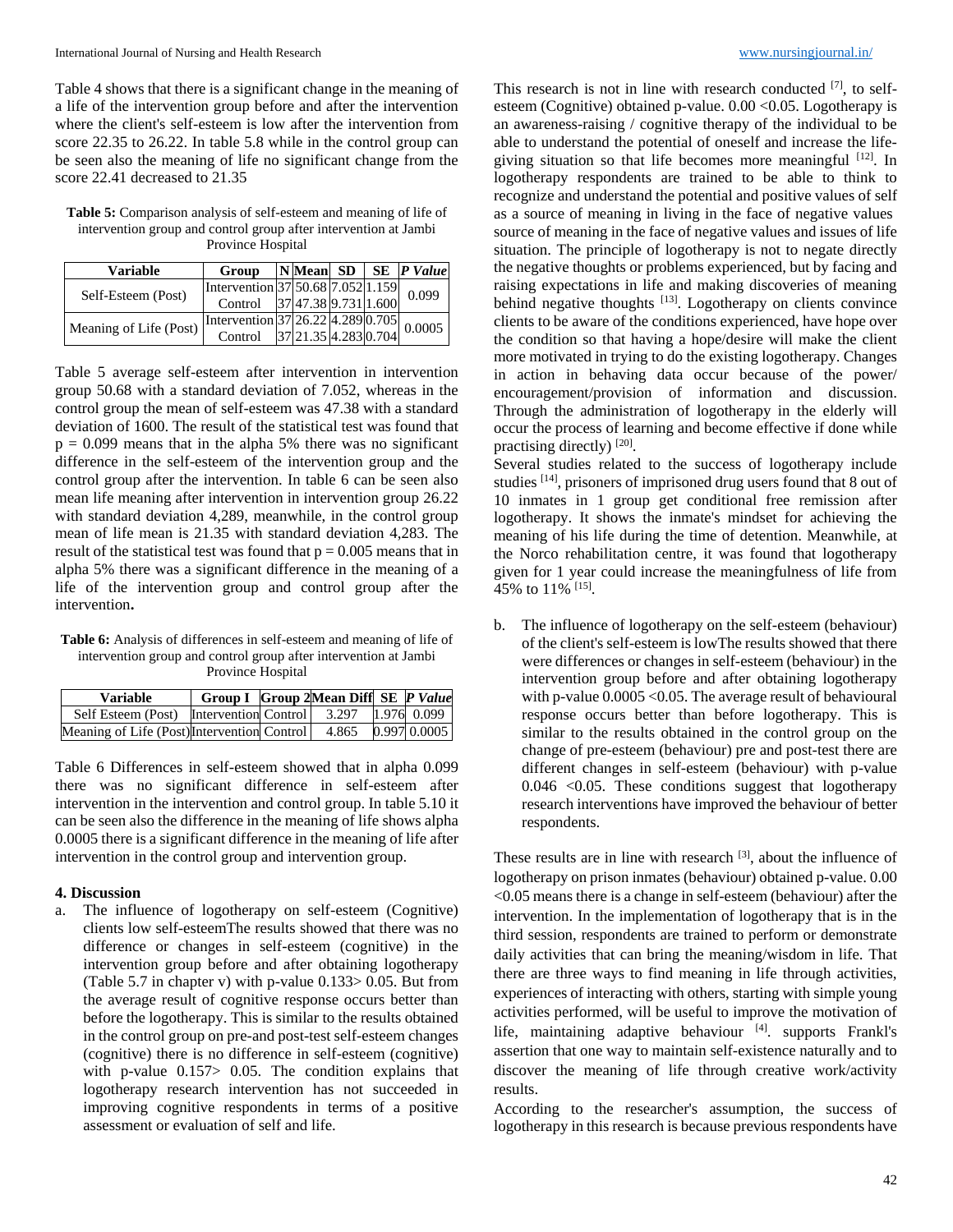participated in activities in the room such as sweeping, mopping, cleaning bathroom, singing together, gardening, embroidering, sewing, sports, cleaning environment and so forth so much easier for respondents to choose and do activities that can give meaning to his life. In addition, the relationship between fellow friends between rooms used for the achievement of the meaning of life becomes more meaningful that they finally feel that his life is valuable to others. Logo Therapy is based on the principle that human beings have a meaning in life and each individual has the freedom to find his own meaning in life in his own life under any condition with confidence [5].

c. The influence of logotherapy on the self-esteem (cognitive and behavioural) clients of low self-esteem.

The overall results of self-esteem (cognitive and behavioural) in the study showed self-esteem in the intervention group before obtaining logotherapy of the mean score of 46.91 and in the control group a mean score of 48.68. Self-esteem owned in each group of respondents is not enough to raise self-esteem on client's low self-esteem, so that needed logotherapy to increase self-esteem experienced

The result of the research after the intervention showed that the provision of logotherapy able to increase the client's self-esteem from the average value of 46.91 to 50.68, with p-value 0.042 <0.05, this means there is a change of self-esteem before and after the logotherapy. While self-esteem in the control group decreased from 48.68 to 47.38 with p value of 0.559> 0.05, this means no change in self-esteem before and after the intervention. The difference in self-esteem increase was not significant between the intervention group and the control group.

d. Self-esteem is an individual's judgment of self-achievement by analyzing how behaviour suits the self-ideal [7]. Logotherapy is a therapy that awakens the cognitive awareness of the individual to be able to understand selfpotential and increase open life situations so that life is more meaningful [12]. In logotherapy, respondents are trained to be able to think to recognize and understand the potential and positive values of self as a source of meaning in the face of negative values and problems of life situations. The principle of logotherapy is not to negate directly the negative thoughts or problems experienced, but to face them to bring hope and explore the potential/values in life and to process the process of finding and discovering the meaning behind negative thoughts [13]. Thus, the goal to be achieved is a happy and meaningful life with the problems that exist. Several studies related to the success of logotherapy include studies<sup>[15]</sup>, at a rehabilitation centre in Norco, found that logotherapy given for 1 year can increase can improve meaningfulness of life.

According to the authors of the success of logotherapy to changes in respondents' self-esteem because researchers have conducted activities in accordance with the stages in his theory and the number of activities that have been done by respondents during the care. According to Das (2004), there are 4 stages of logotherapy process: first is self-detachment that is helping group members to get closer to the problems and symptoms experienced, second is the modulation of attitude helps group members to see the situation themselves from different perspectives and facilitate in choosing attitudes which give meaning, the third is self-transcendence, helps the individual to accept the problem situation experienced and finds new meaning and the fourth is prophylactic, convincing the individual to expand all the potential experienced to pursue a meaningful life purpose no see the situation of self from different perspectives. The four stages are applied in 4 sessions in logotherapy with session 1: problem identification, session 2: Creative imagination stimulation, session 3: present meaningful situation, and session 4: evaluation [16].

Based on the process and stages of logotherapy activities, the achievement of self-esteem changes with low self-esteem obtained from sessions 1,2 and 3. In session 1, respondents trained to think to recognize and assess the problems themselves. at session 2, respondents are trained to think about recognizing expectations achieved, recognizing the source of potential / positive values in themselves and imagining and understanding the value of meaning from potential sources that exist. While in session 3 respondents are trained to perform or demonstrate daily activities that can bring the meaning/wisdom in it. In the execution of logotherapy session 2, therapy provides stimulus questions that are open so that the respondents have the freedom to express their thoughts, furthermore, the researcher directed the thinking pattern of respondents towards the values of life meaning by giving positive reinforcement to the respondents. According to Lantz (1997), argues that positive reinforcement in group therapy is beneficial to enhance the feelings of respondents to be more valuable, feel valued and feel welcome in groups. In the implementation of logotherapy session, 3 researchers motivate the group to perform or mendemosntrasikan usual daily activities done so as to give meaning to life. According to Gutsman (1996), there are three ways of the meaning of life that is through activity/activity, experience values interact with others and through suffering. Such activities do not have to be complicated but can start with simple activities [4]. Thus based on the above explanation it can be concluded that logotherapy succeeded in giving effect to the better chance of self-esteem in the intervention group.

e. The Influence of Logotherapy on the Meaning of Life of Low Self-Clients in Jambi Province Hospital

The results showed the meaning of life in the intervention group before getting the average logotherapy value of 22.35 and in the control group the average value of 22.41. The meaning of life that is owned in each group of respondents is not enough to improve the meaning of life on clients low self-esteem, so it takes logotherapy to improve the meaning of life on the client's low self-esteem.

The result showed that logotherapy was able to increase the mean life of the client from the average value of 22.35 to 26.22, with pvalue 0.002 <0.05, this means there is a change in the meaning of life before and after the logotherapy. While the meaning of life in the control group decreased from the average value of 22.41 to 21.35 with the value of p-value 0.335>0.05, this means no change in the meaning of life before and after the intervention. The difference in the increase in the meaning of life was not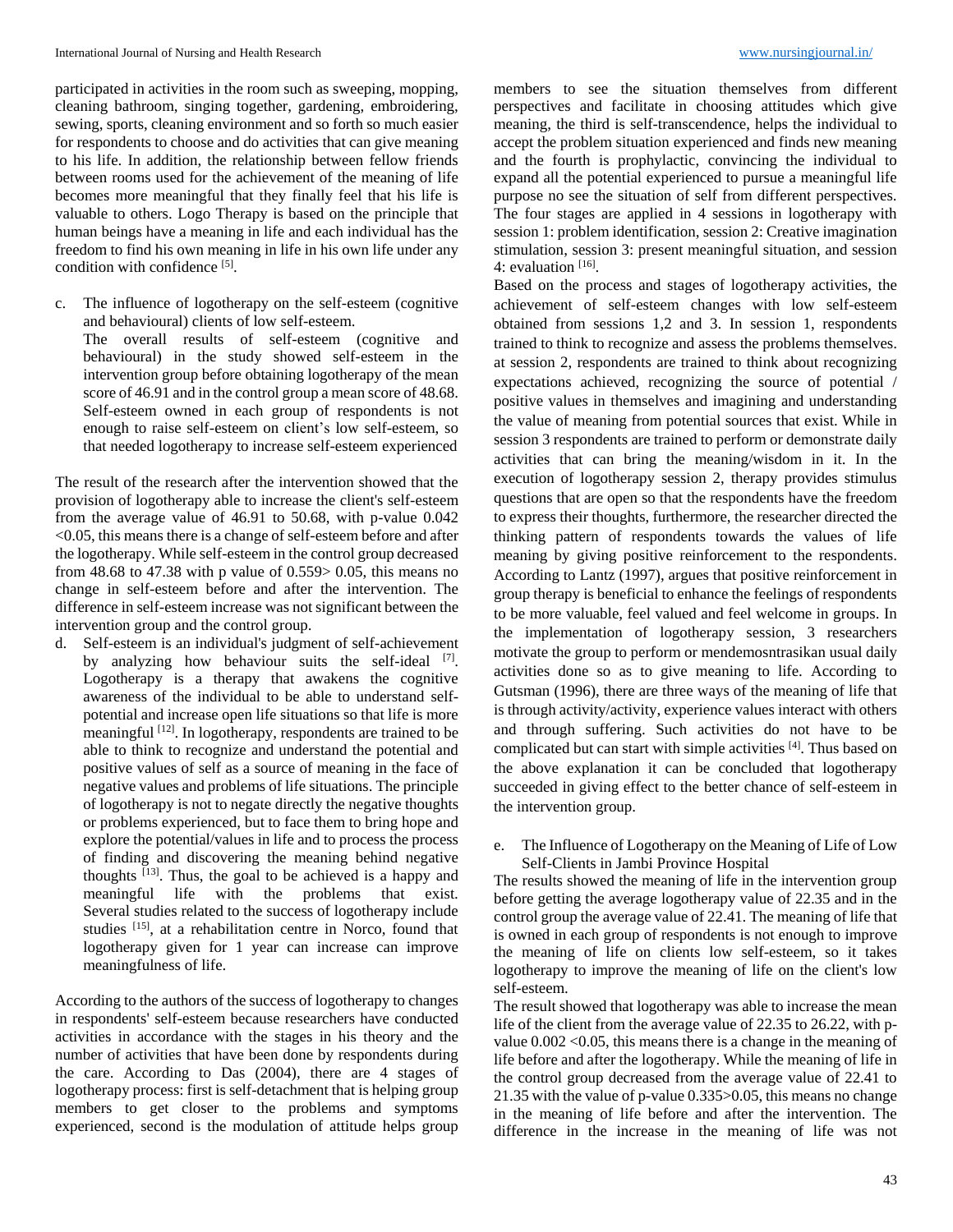significant between the group receiving logotherapy and the group that did not receive logotherapy.

This research is in line with the research done  $[7]$ , the result is 0,005 (P value  $\leq$  0,05) with significance value  $\alpha$  = 0,05 hence this research show the influence of applying logotherapy to the meaningfulness of life in elderly self-esteem.

The theory of logotherapy has been widely published, for this study aims to determine the effect of applying logotherapy to selfesteem and meaning of life. Logotherapy is a process of therapeutic or healing therapy to discover the meaning of one's life and spiritual development. The meaning of life when finding and fulfilled will cause life to be felt so meaningful and valuable [5] .

[18], states that each situation is unique and offers the potential for specific meanings because each moment cannot be repeated. This results in the meaning of another situational situation, from one individual to the other the individual will experience change. Response to this specific meaning will lead people to a more meaningful life. Logotherapy activity aims to help a person meet the meaning of life so that the purpose of life and happiness is achieved [19].

Several studies have suggested about logotherapy. Showed that logotherapy counselling can improve meaningfulness of life in the elderly [17]. Another study found a more significant reduction in depression in elderly people in groups given logotherapy and family psycho-education than those who were only given family psycho-education<sup>[20]</sup>.

The ability to make sense of life is a matter that greatly affects the life of someone. People who do not have the meaning of life will feel empty, feel useless, not valuable and have no motivation to move so that influence to quality and productivity of life. States that the meaning of life is the goal of one's life in achieving the purpose of life that affects one's value, purpose, success and selfesteem [21] .

Logotherapy has three working principles that can give a significant influence on the improvement of the meaning of life that in every life situation has a meaning, every human being has the freedom to find the meaning of his life and man has the ability in how to deal with the situation he faces  $[5]$ . These three principles motivate the client's low self-esteem to recall the true meaning of his life, to remember, and to realize his potential and to re-create the lost passions of the emptiness that he experiences. This will help the client know and be aware of the best course of action he or she should use to address the situation that ultimately avoids the client's problems.

In this study, the average respondent experiences a void of life that is often expressed through a statement no more hope to heal, useless because not worth it because the family did not visit it. helpless and resigned to the conditions experienced. the meaninglessness of life because of the delay or failure of the individual in fulfilling the desire for meaningful life is marked by loss of interest, lack of initiative and empty feeling because it no longer has the certainty of what to do or do [22].

To obtain maximum results should provide logotherapy given in longer time in each meeting (60 minutes), but it also needs therapist's creativity in providing therapy so that clients do not get bored in the therapy, environment and time conducive in providing therapy and involving nurses room in therapeutic activities.

### **5. Summary**

The average age of schizophrenic clients in the early adult age ranges, most of whom are high school educated, with employment status mostly employed, while judging by the marital status of some unmarried. There was no significant difference in self-esteem (cognitive and behavioural) in schizophrenic clients prior to logotherapy. There were significant differences in self-esteem (cognitive and behavioural) in schizophrenic clients before and after logotherapy. There were significant differences in self-esteem (cognitive and behavioural) after logotherapy in the intervention group. There is a significant correlation between the effects of logotherapy on increasing selfesteem and the meaning of the life of schizophrenic clients.

### **6. References**

- 1. Ministry of Health. Indonesia Health Profile 2005. Retrieved, 2005.
- 2. Trigoboff. Contemporary Psychiatric-Mental Health Nursing. Third Edition. Pearson, 2013.
- 3. Stuart GW. Principles and Practice of Psychiatric Nursing. (10th Ed). Elsevier, 2013.
- 4. Frankl VE. ptimism in the midst of tragedy, analytical chemistry. Bandung: Nuansa Publisher, 2008.
- 5. Bastaman. Logo Therapy: Psychology to Find Meaning of Life and Reach Meaningful Life. Jakarta: PT Raja Grafindo Persada, 2007.
- 6. Cho S. Effects of Logo-autobiography Program on Meaning in Life and Mental Health in the Wives of Alcoholics. Asian Nursing Research, 2004; 2(2).
- 7. Maryatun S. The Influence of Logoterapi on the Change of Self-Esteem of Women with Narcotic Drugs in Class II Correctional Institution A Palembang. Faculty of Nursing. University of Indonesia, 2011.
- 8. Lan CM. The life meaning of patients with schizophrenia, 2006.

http://tweb.cjcu.edu.tw/conference\_abstract/2012\_11\_08\_1 0\_14\_22.936.pdf

- 9. Mental Hospital of Jambi Province Province. Data Number of Patient Low Self-Esteem in Inpatient Room of Jambi Province Hospital: Jambi, 2014.
- 10. Rosenberg M. Society and the adolescent self-image. Princeton, NJ: Princeton University Press, 1965.
- 11. Coopersmith S. The antecedents of self-esteem. San Francisco: W. H. Freeman & Co, 1967.
- 12. Hergenhann BR. An Introduction to the history of psychology. (3rd ed). Pacific Grove, CA: Brooks/cole, 1997.
- 13. Soutwick SM. *et al*. Logotherapy as an Adjunctive Treatment for Chronic Combat-related PTSD: A Meaningbased Intervention. American Journal of Psychotherapy, 2006; 60(2).
- 14. Caulkins JP, Rydell CP, Schwabe W, Chiesa J. Mandatory Minimum Drug Sentences: Throwing Away the Key or the Taxpayer's Money? RAN D Corporation Study, 1997.
- 15. Mauer Marc, Tracy Ruling. Young Black Americans and the Criminal Justice System: Five Years Later. The Sentencing Project, 1995.
- 16. Hutzell Robert R. Logotherapi for clinical practice. The American Psychological Association, 2008.